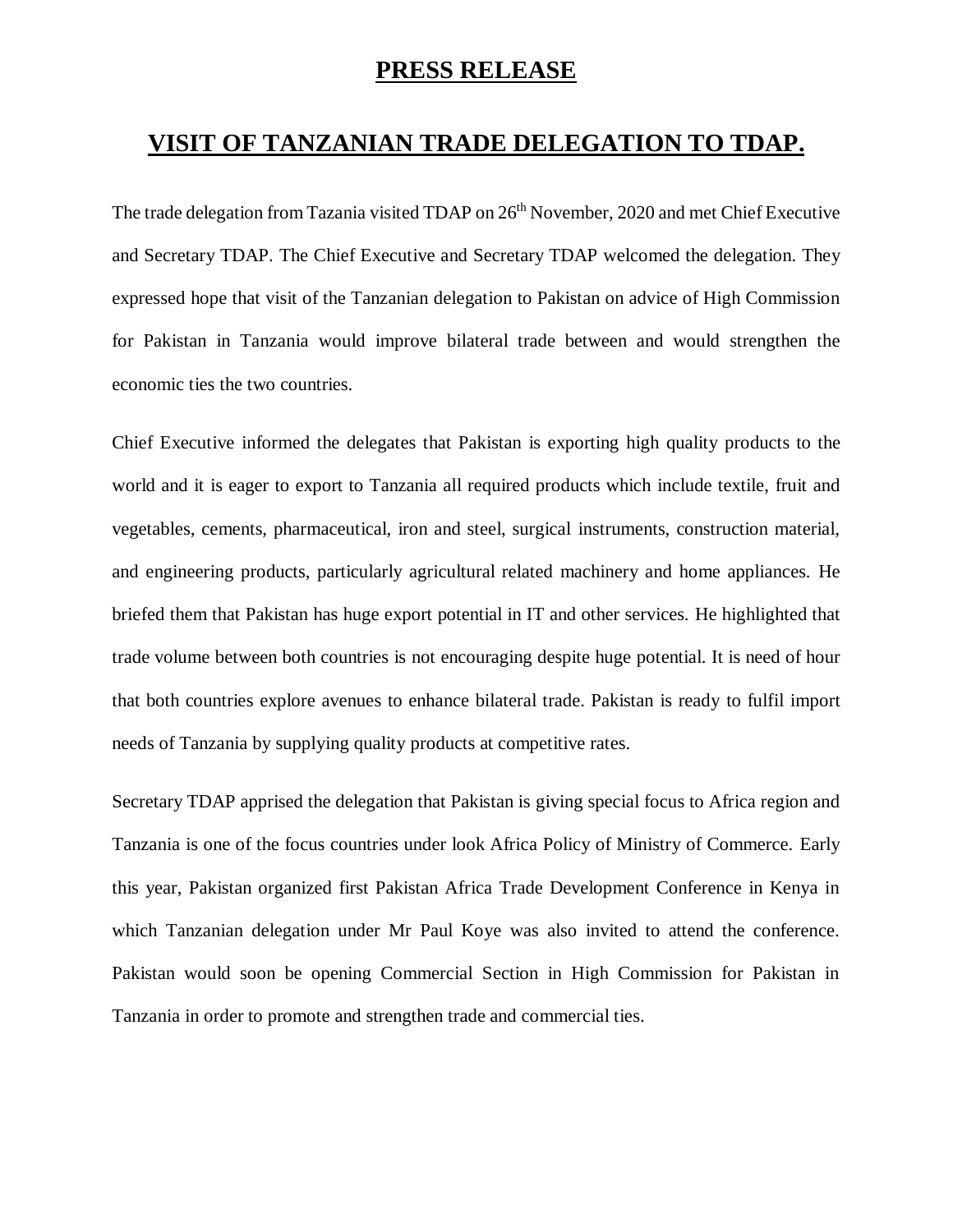Secretary TDAP apprised the delegation that currently Tanzania has no diplomatic mission in Pakistan and because of this, Pakistani exporters face visa problem with regard to travelling to Tanzania. Therefore, being an important member of East African Community(EAC), Tanzania may play lead role in connecting business communities of both countries as well as those of other member countries of EAC. The delegates may emphasize upon Tanzanian authorities to open diplomatic mission in Pakistan. He assured the delegates that TDAP is ready for cooperation and engagement with the counterpart Trade Promotion organization of Tanzania. TDAP would also soon be looking into possibility of sending trade delegation to Tanzania to explore trade potential and establish business relations with the Tanzanian business community.

Mr Paul Koyi, the leader of the Tanzanian delegation, who is also President of Tanzania Chamber of Commerce, Industry and Agriculture, expressed gratitude to Chief Executive and Secretary TDAP for facilitating the visit of the delegation to Pakistan. He stated that this visit would provide them opportunity to meet exporters of relevant sectors and explore business prospects. He also expressed hope that this visit would go a long way in strengthening the trade relations between the two countries.

FPCCI representative also attended the meeting and assured full cooperation in arranging meetings of the delegates with leading exporters of identified sectors for enhancing business between the two countries.

The delegation has been arranged by Pakistan's High Commission for Tanzania under look Africa Policy to promote bilateral trade relation relations between Pakistan and Tanzania. TDAP appreciated efforts of the High Commissioner for arranging a high level delegation in a short time and assured full facilitation to the delegates during their visit.